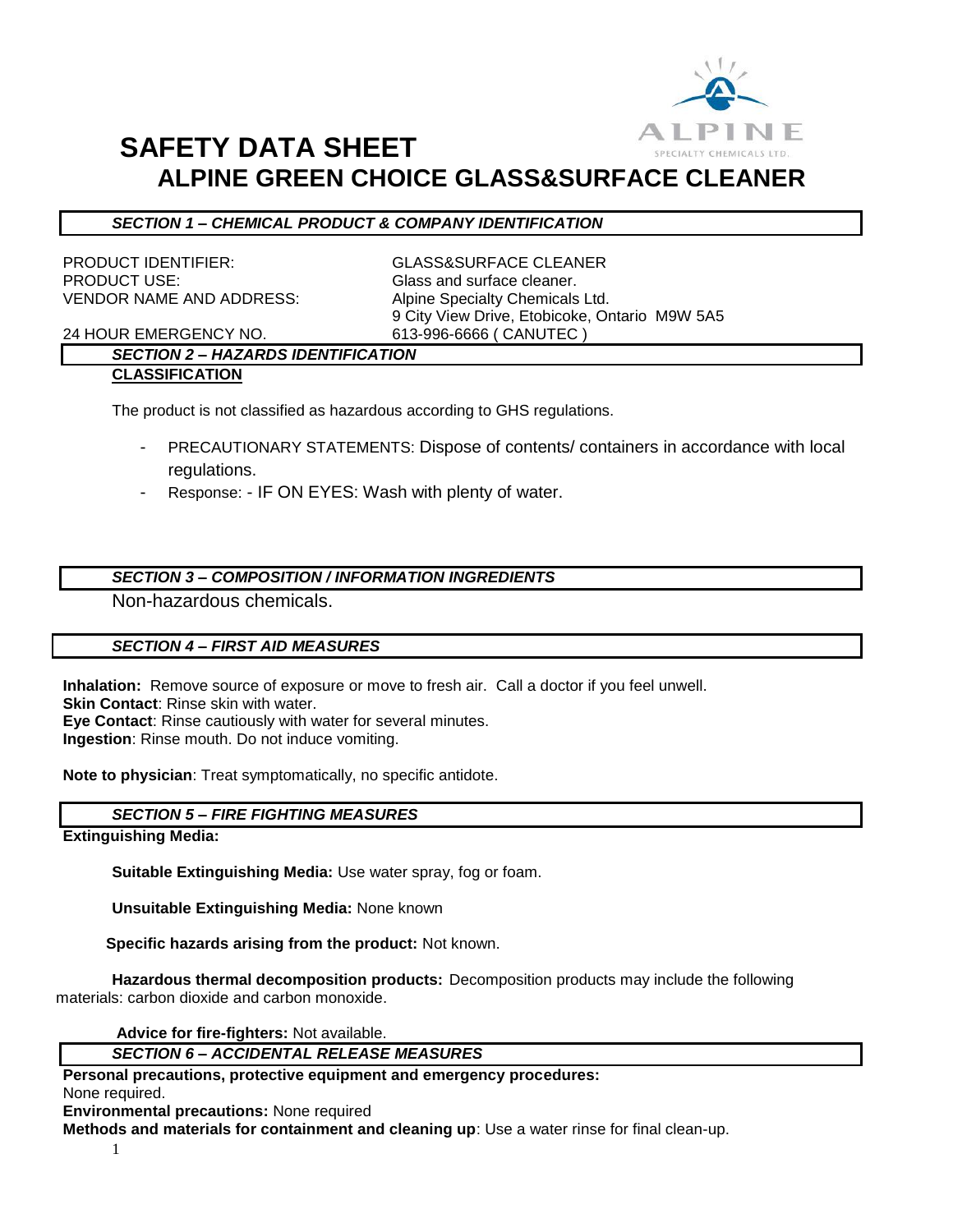# **SAFETY DATA SHEET ALPINE GREEN CHOICE GLASS&SURFACE CLEANER**

# *SECTION 7 – HANDLING AND STORAGE*

#### **Precautions for safe handling**: No special instructions required.

**Storage Procedures**: Keep containers closed when not in use. Do not freeze. Store between the following temperatures: 5 to 40°C.

## *SECTION 8 – EXPOSURE CONTROLS/PERSONAL PROTECTION*

|                      | <b>ACGIH</b><br>TLV |      | <b>OSHA PEL</b> |         | AIHA WEEL  |                     |
|----------------------|---------------------|------|-----------------|---------|------------|---------------------|
| <b>CHEMICAL NAME</b> | TWA                 | STEL | TWA             | Ceiling | 8 hour TWA | Short term TWA<br>© |
|                      |                     |      |                 |         |            |                     |

ACGIH= American Conference of Governmental Industrial Hygienists. TLV = Threshold Limit Value. TWA = Timeweighted Average. STEL = Short-term Exposure Limit OSHA = US Occupational Safety and Health Administration. PEL = Permissible Exposure Limits. AIHA = AIHA Guideline Foundation. WEEL = Workplace Environmental Exposure Limit.

**Appropriate Engineering Control**: Good general ventilation should be sufficient to control worker exposure to airborne contaminants.

#### **Individual Protection Measure:**

**Eye/Face Protection:** None required **Skin Protection:** No known effect after skin contact. Rinse with water.

#### **Respiratory protection**: Not required

# **Inhalation:** No special measures required. Treat symptomatically.

| <b>Inhalation:</b> No special measures required. Treat symptomatically. |                              |  |  |  |  |
|-------------------------------------------------------------------------|------------------------------|--|--|--|--|
| <b>SECTION 9- PHYSICAL AND CHEMICAL PROPERTIES</b>                      |                              |  |  |  |  |
| Appearance:                                                             | Liquid, colourless.          |  |  |  |  |
| Odour:                                                                  | Odourless.                   |  |  |  |  |
| pH :                                                                    | $7(100\%)$                   |  |  |  |  |
| <b>Melting Point:</b>                                                   | Not available                |  |  |  |  |
| <b>Boiling point:</b>                                                   | > 100 °C                     |  |  |  |  |
| <b>Flash Point:</b>                                                     | Not available                |  |  |  |  |
| Vapour pressure:                                                        | Not available                |  |  |  |  |
| Vapour density:                                                         | Not available                |  |  |  |  |
| <b>Evaporation Rate:</b>                                                | Not available                |  |  |  |  |
| <b>Flammability:</b>                                                    | Not available                |  |  |  |  |
| <b>Explosive Limit:</b>                                                 | Not available                |  |  |  |  |
| Lower flammable/explosive limit:                                        | Not available                |  |  |  |  |
| Upper flammable/explosive limit:                                        | Not available                |  |  |  |  |
| <b>Relative Density:</b>                                                | Approx. $= 1$ (Water $= 1$ ) |  |  |  |  |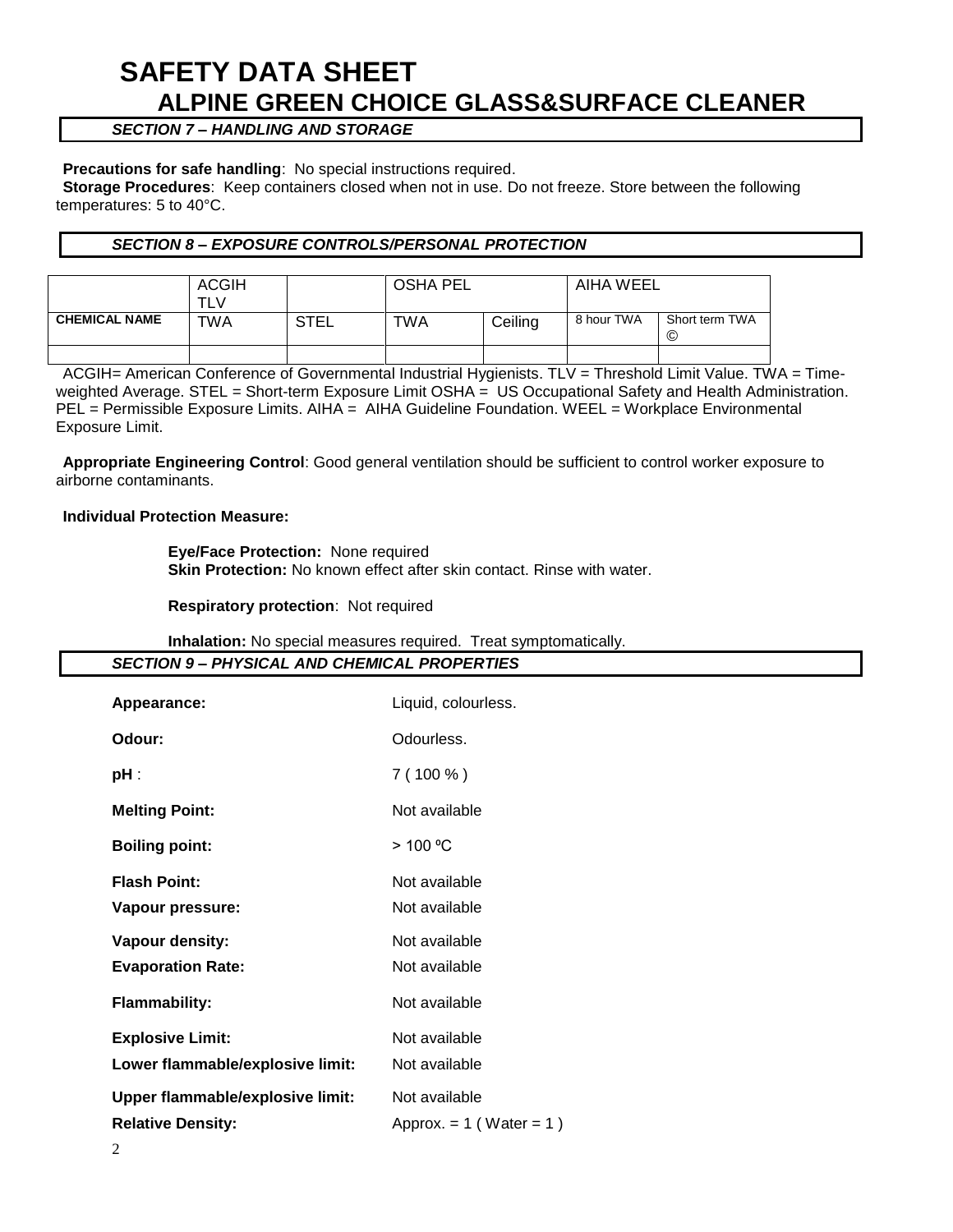# **SAFETY DATA SHEET ALPINE GREEN CHOICE GLASS&SURFACE CLEANER**

**Viscosity:** Not available **Solubility in water:** Soluble

**Auto ignition temperature** Not available

**Partition coefficient - n-octanol/water:** Not available

| Decomposition temperature:        | Not available SECTION 10 - STABILITY AND REACTIVITY |
|-----------------------------------|-----------------------------------------------------|
| STABILITY:                        | Stable                                              |
| INCOMPATIBILITY:                  | None                                                |
| HAZARDOUS DECOMPOSITION PRODUCTS: | None                                                |
| HAZARDOUS POLYMERIZATION:         | Will not occur.                                     |
| CONDITIONS TO AVOID:              | No specific data.                                   |

# *SECTION 11 – TOXICOLOGICAL INFORMATION*

**Routes of exposure:** Skin contact, Eye contact, Ingestion.

**Eye contact**: Material may cause irritation. **Skin contact**. Not known. **Inhalation**: No specific data. **Acute toxicity**:

**Eye contact:** Not known.

**Skin contact:** Not known.

**Inhalation:** Not known significant effects**.**

**Ingestion:** Not known significant effects.

**Germ cell mutagenicity:** Not available

**Carcinogenicity:** Not classified or listed as a carcinogen by IARC, ACGIH, CA Prop 65, or NTP.

**Reproductive toxicity:** No evidence of reproductive toxicity or developmental toxicity**. STOT -** Not classified**. STOT -** Not classified**. Aspiration hazard:** Not classified.

# *SECTION 12 – ECOLOGICAL CONSIDERATION*

**Eco toxicity** : Not classified. **Bio accumulative potential Inorganic**: The substance has no potential for bioaccumulation. **Mobility in soil**: Not applicable.

. **Other adverse effects**: Not known.

# *SECTION 13 – DISPOSAL CONSIDERATIONS*

**Waste Disposal:** In accordance with federal, provincial or local government requirements.